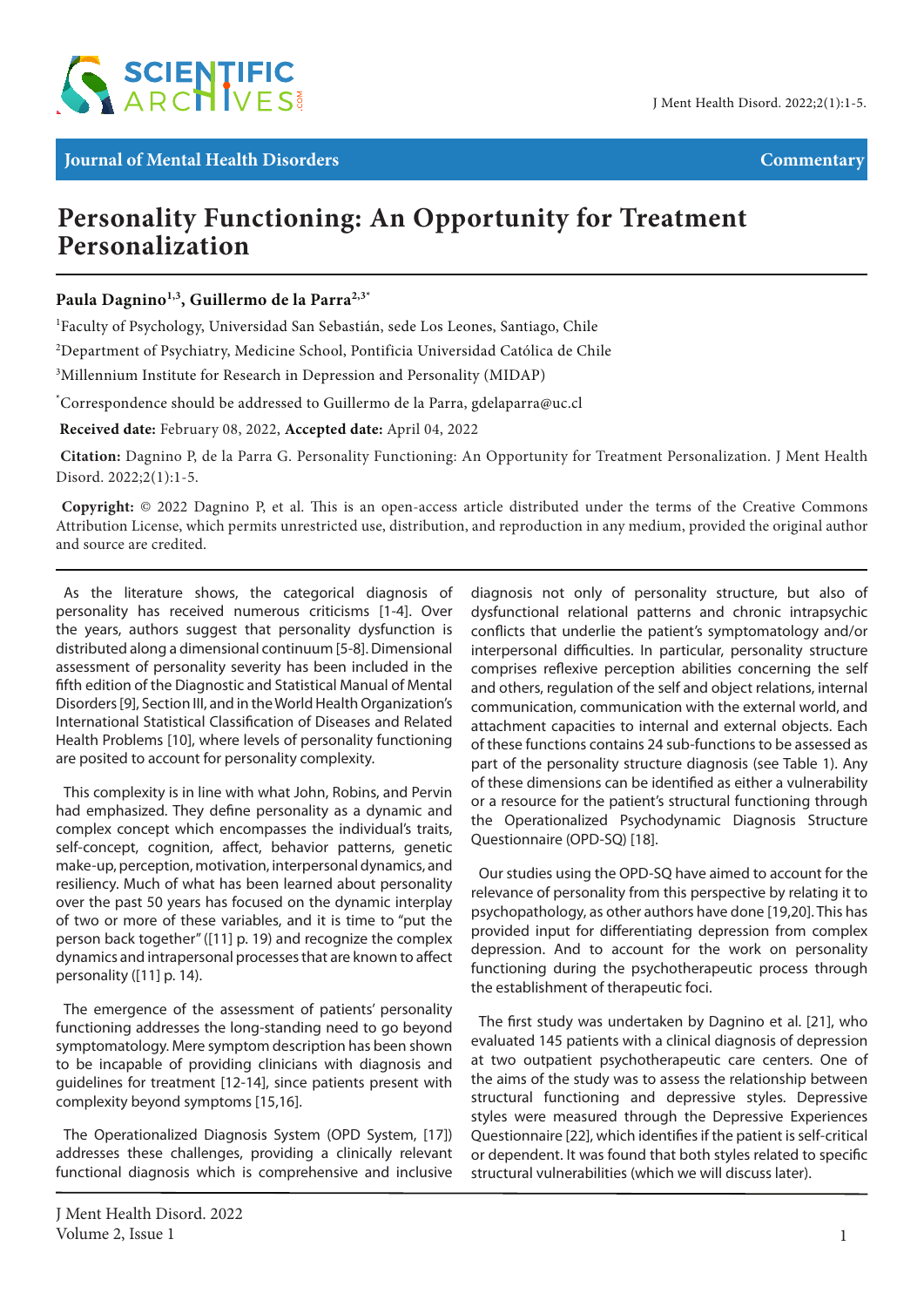| Table 1: Structural personality functions of the OPD system. |                                          |
|--------------------------------------------------------------|------------------------------------------|
| <b>Self</b>                                                  | Object                                   |
| <b>Perception/Cognition</b>                                  |                                          |
| Self-perception                                              | Object perception                        |
| Reflection of self                                           | Self-object differentiation<br>$\bullet$ |
| Differentiation of affects<br>٠                              | Holistic object perception<br>$\bullet$  |
| Identity<br>$\bullet$                                        | Realistic object perception<br>$\bullet$ |
| <b>Regulation</b>                                            |                                          |
| Self-regulation                                              | Regulation of relationships              |
| Regulation of impulse                                        | Regulation of relationships<br>$\bullet$ |
| Tolerance of affects<br>٠                                    | Anticipation<br>$\bullet$                |
| Self-regulation-esteem<br>٠                                  |                                          |
| <b>Communication</b>                                         |                                          |
| Communication                                                | External communication                   |
| Internal communication<br>٠                                  | Establishing contact<br>$\bullet$        |
| <b>Experiencing of affects</b><br>$\bullet$                  | Communicating affects<br>$\bullet$       |
| Utilizing fantasies Body-self<br>$\bullet$                   | Empathy<br>$\bullet$                     |
| <b>Attachment</b>                                            |                                          |
| Attachment to internal objects                               | Attachment to external objects           |
| Internalization                                              | Accepting help<br>$\bullet$              |
| Utilizing introjects                                         | Dissolving attachment<br>$\bullet$       |

In another study, Dagnino et al. [23] analyzed self-reports of 162 patients seeking psychotherapy in outpatient clinics. 72.33% of them were women between 18 and 70 years of age (mean age  $M = 30.56$ , and SD of 11.39) and 66% had pursued higher education studies. The aim of the study was to identify which risk factors (sociodemographic, physical disease, hereditary factor, and adverse childhood experiences) were significantly related to depressive symptomatology; furthermore, the authors sought to evaluate the influence that personality functioning has on this relationship. In line with previous studies, the authors found that impairments of personality functioning were associated with more depressive symptomatology [24-28]. However, more importantly, they found that personality functioning mediated the relationship between adverse childhood experiences and depressive symptomatology. This may be key to clinical interventions, since impairments as a vulnerability (personality functioning) are more likely to be worked on initially or throughout the process, unlike the risk factor itself.

Immel, Dagnino, and Hunger-Schoppe [29] analyzed the data of 96 patients with depression (age:  $M = 30.56$ , SD = 11.39; 78.5% women; 44.6% students, 28.3% employees). They explored predictors for therapy dropout and symptomatic change in depressive patients. For these outcomes, two predictors were included: personality structure measured

J Ment Health Disord. 2022 Volume 2, Issue 1  $\qquad 2$ 

through the OPD-SQ and personality configurations in terms of self-criticism and dependency measured through the Depressive Experience Questionnaire (DEQ). They found that the patients' structural integration was associated with both symptomatic change and dropout.

All these studies, their results, and those of other authors, confirm that the training of therapists should include techniques addressing patients' structural integration (beyond symptoms). In summary, our results have shown, through the administration of the OPD-SQ that general and/or specific dysfunctions in personality functioning are related to more depressive symptomatology, presence of adverse childhood experiences, greater self-criticism, greater dependence, high dropout, and depressive styles.

## **The Diagnosis of Personality Functioning: Tailoring Psychological Treatments**

The mandate to consider the heterogeneity and diversity of patients was first formulated in 1967 by one of the founding fathers of modern clinical psychology, Gordon Paul [30], with his famous question: "What treatment, by whom, is most effective for this individual with that specific problem, and under which set of circumstances?"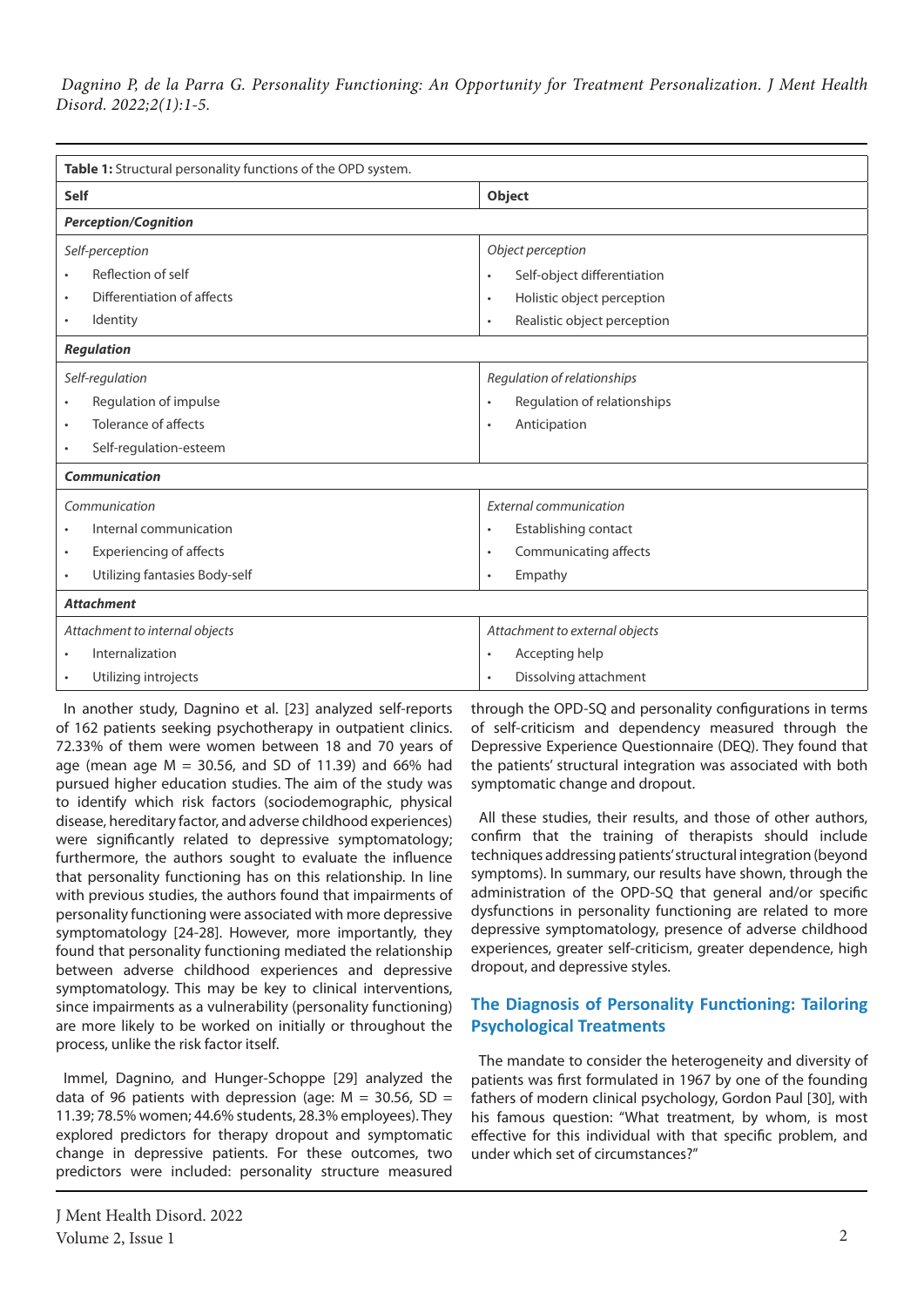Our findings are in line with this mandate, which is referred to in many ways, such as adaptive indication [31], personalized treatment [32], precision diagnosis [33-37], person-specific [38,39], idiographic [40,41], and responsiveness [42] in the same way the term 'tailoring' is used.

Tailoring psychological treatments is indeed what we should do. Wright and Woods [43] emphasize the need to develop formal within-person models for each patient to provide a tailor-made understanding of their particular clinical presentation. We propose that addressing patients' specific personality dysfunctions constitutes one transdiagnostic and clinically sensible way [44]. The individualization of treatment based on structural vulnerabilities/dysfunctions is necessary since the mere knowledge about the descriptive, diagnostic status of a patient does not provide information about etiology or guidance concerning relevant reinforcing variables [45]. Our proposal is in line with studies reported by Ferrero et al. [13], in which an individualized treatment adapted to the patients' psychopathological functioning will lead to better outcomes.

Assessing personality functioning through the OPD-SQ to screen for the heterogeneity and complexity of patients can make it possible to derive patient-specific interventions and treatment planning [29,46,47].

An example of this application that can serve as an initial guide is provided in Dagnino et al. [21] where, specific vulnerabilities were identified for patients with a dependent or self-critical depressive style. Patients with a self-critical type showed vulnerability in integrating internal bonds, while patients with a dependent style showed vulnerabilities in the perception of self and in the management of interpersonal relationships. Thus, for instance, in a tailored psychotherapy, we would know that a patient with depression of a self-critical style has poorly integrated internal bonds. This may indicate deficiency of internalized relationships capable of caring, protecting, and calming. In consequence, these patients are likely to have threatening and persecutory objects that emerge during the process. The therapist must be attentive to intervene and try to "silence" them. The objective will be to "replace" those persecutory objects through the repairing relationship with the therapist [48].

On the other hand, we would know that a patient with a dependent style has self-perception vulnerabilities, which could be treated with mentalizing techniques [49]. Also, these patients have a decreased structural capacity to handle the relationship with objects, which could eventually be worked on in connection with self-perception functioning. To do this, it is important for the therapist to be able to help the patient to regulate his/her relationship with others. This can be achieved by fostering an observing with the patient his/her self with some distance [50,51]. This allows to be more conscious about impulsive ways of acting in front of others and, through this, being able to manage and resolve the emotional storms. It will also, allow the patient to recognize and validate its own interests.

We expect this line of transdiagnostic personality dysfunctions and its targeted treatments to provide a window of opportunity to address the significant public health burden currently affecting the globe while also improving the training of therapists through the development of competencies related to each of the dimensions of personality. In this regard, the validation of an instrument that finely and profoundly measures personality functioning, such as the OPD-SQ, represents a pivotal contribution.

## **References**

1. Clark LA, Cuthbert B, Lewis-Fernández R, Narrow WE, Reed GM. Three approaches to understanding and classifying mental disorder: ICD-11, DSM-5, and the National Institute of Mental Health's Research Domain Criteria (RDoC). Psychological Science in the Public Interest. 2017 Nov;18(2):72-145.

2. Ehrenthal JC, Benecke C. Tailored treatment planning for individuals with personality disorders: The operationalized psychodynamic diagnosis (OPD) approach. In: Kramer Editor. Case formulation for personality disorders: Tailoring psychotherapy to the individual client. Cambridge, MA: Elsevier; 2019. p. 291-314.

3. Haslam N, Holland E, Kuppens P. Categories versus dimensions in personality and psychopathology: a quantitative review of taxometric research. Psychological Medicine. 2012 May;42(5):903-20.

4. Zimmermann J. Paradigmenwechsel in der Klassifikation von Persönlichkeitsstörungen. PiD-Psychotherapie im Dialog. 2014 Sep;15(03):e1-0.

5. Pukrop R, Herpertz S, Sass H, Steinmeyer EM. Personality and personality disorders. A facet theoretical analysis of similarity relationships. Journal of Personality Disorder. 1998;12(3):226-246.

6. Trull TJ, Durrett CA. Categorical and dimensional models of personality disorder. Annual Review of Clinical Psychology. 2005 Apr 27;1:355-80.

7. Tyrer P. Why we need to take personality disorder out of the doghouse. The British Journal of Psychiatry. 2020 Feb;216(2):65-66.

8. Widiger TA, Simonsen E, Krueger R, Livesley WJ, Verheul R. Personality disorder research agenda for the DSM–V. Journal of Personality Disorders. 2005 Jun 1;19(3):315-38.

9. American Psychiatric Association DS, American Psychiatric Association. Diagnostic and statistical manual of mental disorders: DSM-5. Washington, DC: American Psychiatric Association; 2013 May.

10. World Health Organization. World health statistics 2018: monitoring health for the SDGs, sustainable development goals. World Health Organization; 2018 Jun 28.

11. John OP, Robins RW, Pervin LA. Handbook of personality. Theory and Research. 3rd ed. New York, NY: Guilford Publications; 2008.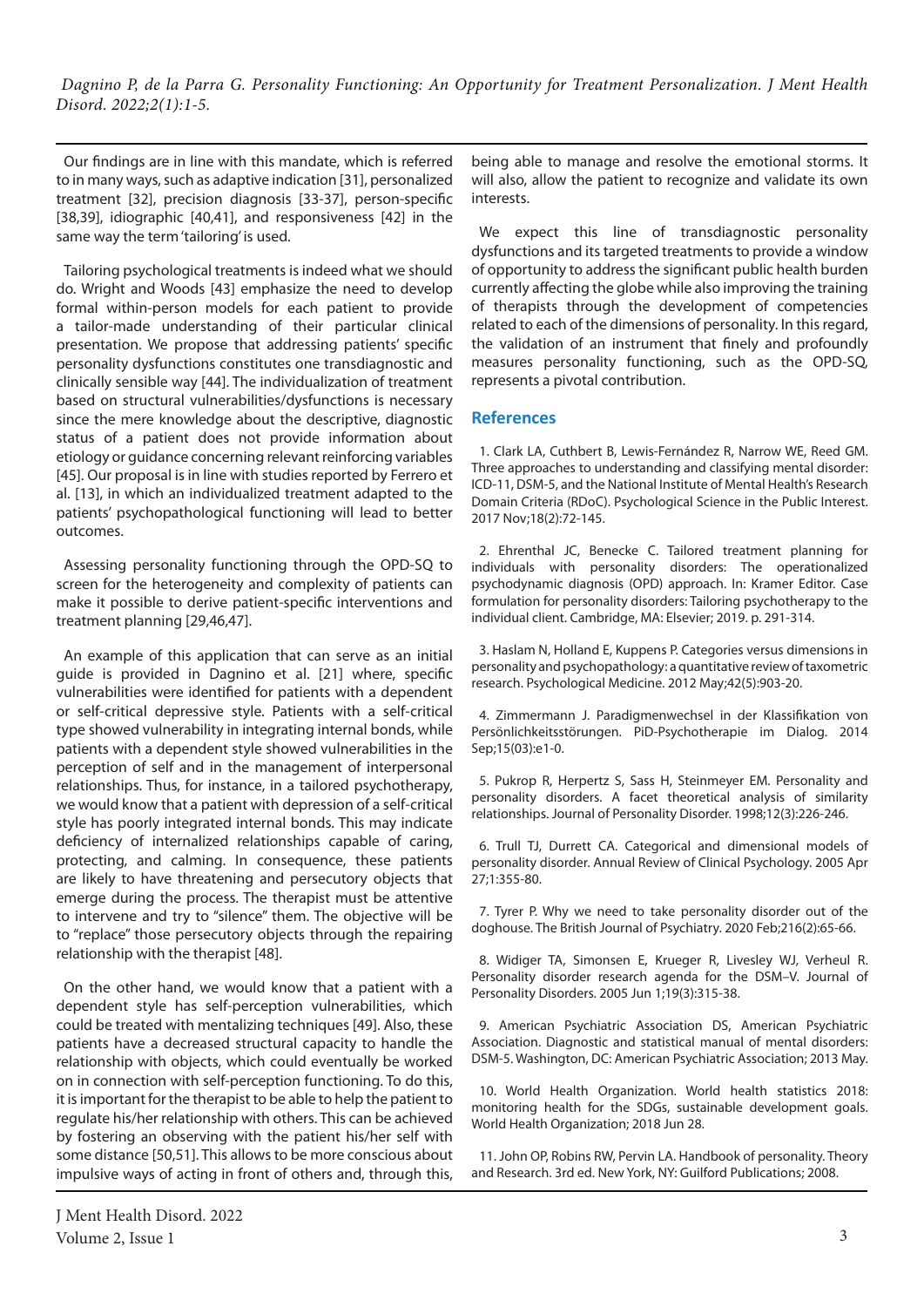12. Barron JW. Making diagnosis meaningful: Enhancing evaluation and treatment of psychological disorders. American Psychological Association; 1998.

13. Ferrero A, Simonelli B, Fassina S, Cairo E, Abbate-Daga G, Marzola E, et al. Psychopathological Functioning Levels (PFLs) and their possible relevance in psychiatric treatments: a qualitative research project. BMC Psychiatry. 2016 Dec;16(1):1-20.

14. Kaechele H. Operationalized psychodynamic diagnostics OPD-2. Manual of diagnosis and treatment planning. Psychotherapy Res. 2009;19(1):125–7.

15. Altshuler LL, Cohen LS, Moline ML, Kahn DA, CARPENTER D, Docherty JP, et al. Treatment of depression in women: a summary of the expert consensus guidelines. Journal of Psychiatric Practice®. 2001 May 1;7(3):185-208.

16. Hetrick SE, Simmons M, Thompson A, Parker AG. What are specialist mental health clinician attitudes to guideline recommendations for the treatment of depression in young people?. Australian & New Zealand Journal of Psychiatry. 2011 Nov;45(11):993- 1001.

17. OPD Task Force. Operationalized psychodynamic diagnosis OPD-2: Manual of diagnosis and treatment planning. Hogrefe Publishing; 2008.

18. Lorenzini N, de la Parra G, Dagnino P, Gomez-Barris E, Crempien C, Ehrenthal JC. Chilean validation of the operationalized psychodynamic diagnosis-structure questionnaire (OPD-SQ) for personality structure. BMC Psychology. 2021 Dec;9(1):1-3.

19. Rohde J, Hofmann T, Voigt B, Rose M, Obbarius A. Measurement of personality structure by the OPD structure questionnaire can help to discriminate between subtypes of eating-disorders. Frontiers in Psychology. 2019:2326.

20. Köhling J, Moessner M, Ehrenthal JC, Bauer S, Cierpka M, Kämmerer A, et al. Affective instability and reactivity in depressed patients with and without borderline pathology. Journal of Personality Disorders. 2016 Dec;30(6):776-95.

21. Dagnino P, Valdés C, de-la-Fuente I, Harismendy MD, Gallardo AM, Gómez-Barris E, et al. Impacto de la Personalidad y el Estilo Depresivo en los Resultados Psicoterapéuticos de Pacientes con Depresión. Psykhe (Santiago). 2018 Nov;27(2):1-15.

22. Blatt SJ, D'Afflitti JP, Quinlan DM. Experiences of depression in normal young adults. Journal of Abnormal Psychology. 1976 Aug;85(4):383-89.

23. Dagnino P, Ugarte MJ, Morales F, González S, Saralegui D, Ehrenthal JC. Risk factors for adult depression: Adverse childhood experiences and personality functioning. Frontiers in Psychology. 2020 Dec 9;11:594698.

24. Bender DS, Morey LC, Skodol AE. Toward a model for assessing level of personality functioning in DSM–5, part I: A review of theory and methods. Journal of Personality Assessment. 2011 Jul 1;93(4):332- 46.

J Ment Health Disord. 2022 Volume 2, Issue 1  $4$ 

25. Ehrenthal JC, Dinger U, Horsch L, Komo-Lang M, Klinkerfuß M, Grande T, et al. Der OPD-Strukturfragebogen (OPD-SF): erste ergebnisse zu reliabilität und validität. PPmP-Psychotherapie· Psychosomatik· Medizinische Psychologie. 2012 Jan;62(01):25-32.

26. Zimmermann J, Ehrenthal JC, Cierpka M, Schauenburg H, Doering S, Benecke C. Assessing the level of structural integration using operationalized psychodynamic diagnosis (OPD): Implications for DSM–5. Journal of Personality Assessment. 2012 Sep 1;94(5):522- 32.

27. Morey LC, Bender DS, Skodol AE. Validating the proposed diagnostic and statistical manual of mental disorders, severity indicator for personality disorder. The Journal of Nervous and Mental Disease. 2013 Sep 1;201(9):729-35.

28. Dagnino P, Gómez-Barris E, Gallardo AM, Valdes C, de la Parra G. Dimensiones de la experiencia depresiva y funcionamiento estructural: ¿qué hay en la base de la heterogeneidad de la depresión? [Depressive style and structural functioning. What is at the base of depression heterogeneity?]. Revista Argentina de Clínica Psicológica. 2017 Apr 1;26(I):83-94.

29. Immel N, Dagnino P, Hunger‐Schoppe C. Associations between patient personality, symptomatic change and therapy dropout. Clinical Psychology & Psychotherapy. 2021 Sep 14.

30. Paul GL. Strategy of outcome research in psychotherapy. Journal of Consulting Psychology. 1967 Apr;31(2):109-18.

31. Thoma H, Kachele H. Psychoanalytic practice: Vol. 1. Principles. New York, NY: Springer-Verlag; 1987.

32. Hasler G. Pathophysiology of depression: do we have any solid evidence of interest to clinicians?. World Psychiatry. 2010 Oct;9(3):155-61.

33. Roche MJ, Pincus AL. An Individualized and Temporally Dynamic Approach to Understanding Patients in their Daily Lives. In: Kumar U, Editor. The Wiley Handbook of Personality Assessment. New York, NY: Wiley; 2015. p. 192-204.

34. Roche MJ, Pincus AL, Rebar AL, Conroy DE, Ram N. Enriching psychological assessment using a person-specific analysis of interpersonal processes in daily life. Assessment. 2014 Oct;21(5):515- 28.

35. van Os J, Delespaul P, Wigman J, Myin-Germeys I, Wichers M. Beyond DSM and ICD: introducing "precision diagnosis" for psychiatry using momentary assessment technology. World Psychiatry. 2013 Jun;12(2):113-117.

36. van Os J, Delespaul P, Wigman J, Myin-Germeys I, Wichers M. Psychiatry beyond labels: introducing contextual precision diagnosis across stages of psychopathology. Psychological Medicine. 2013 Jul;43(7):1563-7.

37. Wichers M. The dynamic nature of depression: a new microlevel perspective of mental disorder that meets current challenges. Psychological Medicine. 2014 May;44(7):1349-60.

38. Molenaar PC. A manifesto on psychology as idiographic science: